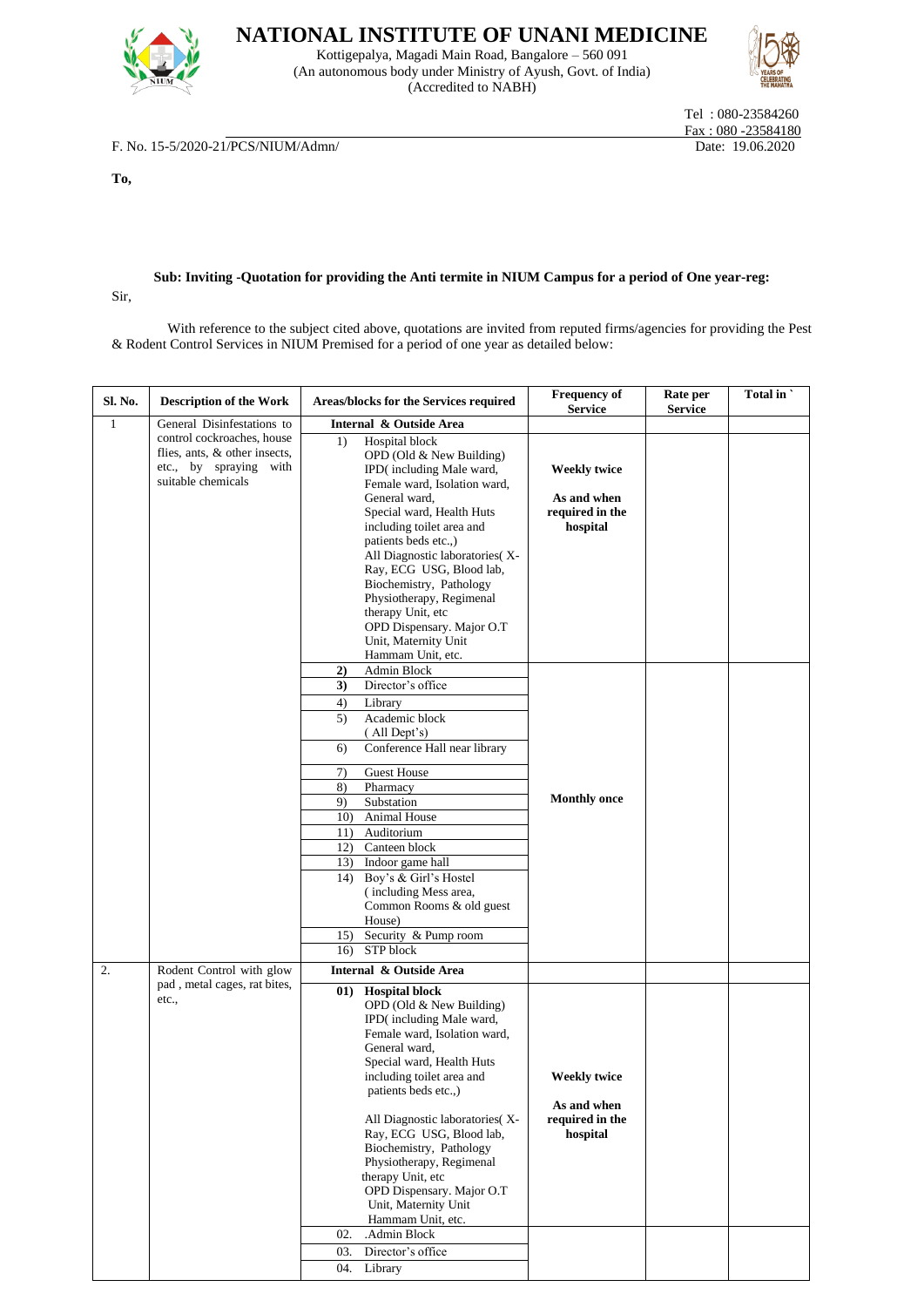| 3. | General Disinfestations to<br>control cockroaches, house<br>flies, ants, & other insects,                            | Academic block<br>05.<br>(All Dept's)<br>Conference Hall near library<br>06.<br>07.<br><b>Guest House</b><br>Pharmacy<br>08.<br>Substation<br>09.<br>Animal House<br>10.<br>Auditorium<br>11.<br>Canteen block<br>12.<br>13.<br>Indoor game hall<br>Boy's & Girl's Hostel<br>14.<br>(including Mess area,<br>Common Rooms & old guest<br>House)<br>Security & Pump room.<br>15.<br>16. STP block<br>Staff quarters (25 No's)                                                                           | <b>Monthly once</b><br><b>Monthly once</b><br>(Internal &<br>External) |  |
|----|----------------------------------------------------------------------------------------------------------------------|--------------------------------------------------------------------------------------------------------------------------------------------------------------------------------------------------------------------------------------------------------------------------------------------------------------------------------------------------------------------------------------------------------------------------------------------------------------------------------------------------------|------------------------------------------------------------------------|--|
| 4. | etc., by spraying with<br>suitable chemicals<br>Fumigation treatment to<br>control bed bugs in the<br>hospital wards | <b>Hospital IPD blocks</b><br>Ground floor, I floor, II floor &                                                                                                                                                                                                                                                                                                                                                                                                                                        | Once in 1<br>months/as and                                             |  |
|    |                                                                                                                      | Special/Private Wards & Health Huts etc.,<br>(To provide the fumigation to all the<br>infested beds & cots accumulated in the<br>room including Wash room and Toilets) (<br>Approx. 180 beds)                                                                                                                                                                                                                                                                                                          | when required<br>As and When<br>required                               |  |
|    |                                                                                                                      | Girls & Boys Hostel                                                                                                                                                                                                                                                                                                                                                                                                                                                                                    |                                                                        |  |
| 5. | Fogging<br>treatment<br>to<br>control mosquitoes                                                                     | <b>Outside premises</b><br>01. Hospital block<br>New and Old OPD building<br>and outside areas of all the<br>Diagnostics block<br>wards.<br>including<br>outside<br>toilet<br>chambers, etc,                                                                                                                                                                                                                                                                                                           | <b>Weekly twice</b>                                                    |  |
|    |                                                                                                                      | <b>Health Huts</b><br>02.<br>Library block<br>03.<br><b>Guest House</b><br>04.<br>Staff Qtrs (25 No's)<br>05.<br>Academic block<br>06.<br>07.<br>Admin block<br>08.<br>Director's office<br>09.<br>Auditorium<br>Pharmacy block<br>10.<br>Animal House<br>11.<br>12. Canteen block<br>Substation<br>13.<br>14. Sports block<br>15. Hammam Unit<br>Boy's & Girl's Hostel area<br>16.<br>(Including mess,<br>common<br>rooms & old guest house), etc.<br>Security & Pump room<br>17.<br>STP block<br>18. | Once in month                                                          |  |
| 6. | Post Construction Anti-<br>termite treatment                                                                         | Post construction Anti termite treatment<br>for auditorium outside perimeter of<br>building by making 1ft X 1ft channels<br>(Rates to be quoted for each meter)                                                                                                                                                                                                                                                                                                                                        | As when required<br>to the Institute                                   |  |
|    |                                                                                                                      | Post Construction Anti treatment<br>to<br>internal perimeter of buildings by making<br>12mm holes by drilling vertically at the<br>junction of floor & walls at the interval of<br>1500 mm (5ft)                                                                                                                                                                                                                                                                                                       | As when required<br>to the Institute                                   |  |
|    |                                                                                                                      | (Rate to be quoted for each meter)                                                                                                                                                                                                                                                                                                                                                                                                                                                                     |                                                                        |  |